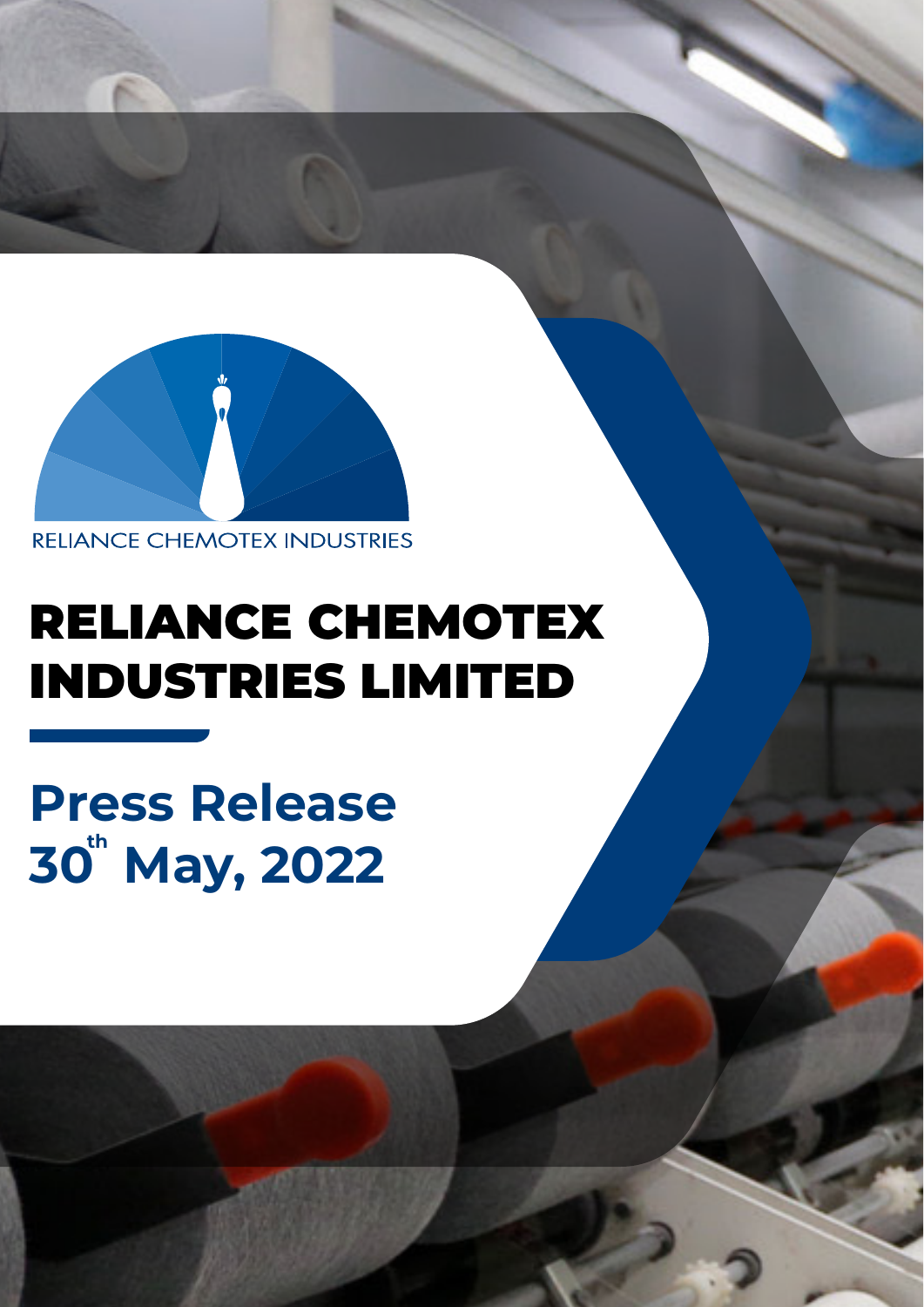## **Reports Robust Results for FY 2021-22**



- **»** Total Revenue for the Year at Rs. 368.36 Crores; YoY growth of 42%
- Annual EBIDTA of Rs. 48.03 Crores; YoY growth of 74%
- Annual Profit Before Tax of Rs. 27.35 Crores; YoY growth of 164%
- Annual Profit after Tax of Rs. 18.13 Crores; YoY growth of 162%
- **»** Exports Revenue of Rs 247.90 crores; YoY growth of 73%
- **»** Exports constitute 71% of total sales as compared to 58% in the previous fiscal
- **»** Dividend of 25% recommended by the Board of Directors

**Mumbai, May 25, 2022:** Reliance Chemotex Industries Ltd., a leading Synthetic Yarn Manufacturer, has announced it's Financial Results for the Quarter and Year ended on March 31, 2022.

### **Financial Highlights:**

| <b>Particulars (Rs. Crores)</b>    | Q4FY22 | Q4FY21 | <b>YoY(%)</b> | <b>Year Ended</b><br><b>FY22</b> | <b>Year Ended</b><br><b>FY21</b> | <b>Cumulative</b><br><b>YoY</b> (%) |
|------------------------------------|--------|--------|---------------|----------------------------------|----------------------------------|-------------------------------------|
| Total Revenue (incl. Other Income) | 107.34 | 82.03  | 30.85         | 368.36                           | 260.11                           | 41.61                               |
| <b>EBITDA</b>                      | 15.30  | 12.02  | 27.37         | 48.02                            | 27.60                            | 73.97                               |
| EBITDA Margin (%)                  | 14.25  | 14.66  | (2.66)        | 13.04                            | 10.61                            | 22.84                               |
| <b>PBT</b>                         | 9.96   | 7.30   | 36.48         | 27.35                            | 10.37                            | 163.96                              |
| <b>PAT</b>                         | 6.37   | 5.78   | 10.19         | 18.14                            | 6.93                             | 161.51                              |
| PAT Margin (%)                     | 5.93   | 7.05   | (15.79)       | 4.92                             | 2.66                             | 84.66                               |
| Long Term Debt                     |        |        |               | 36.59                            | 23.34                            | 56.75                               |
| Equity                             |        |        |               | 121.42                           | 104.39                           | 16.32                               |
| Net Long-term Debt / Equity        |        |        |               | 0.30                             | 0.22                             | 34.76                               |

^Includes Current Maturities of Long-Term Borrowings and excludes Unsecured Loans.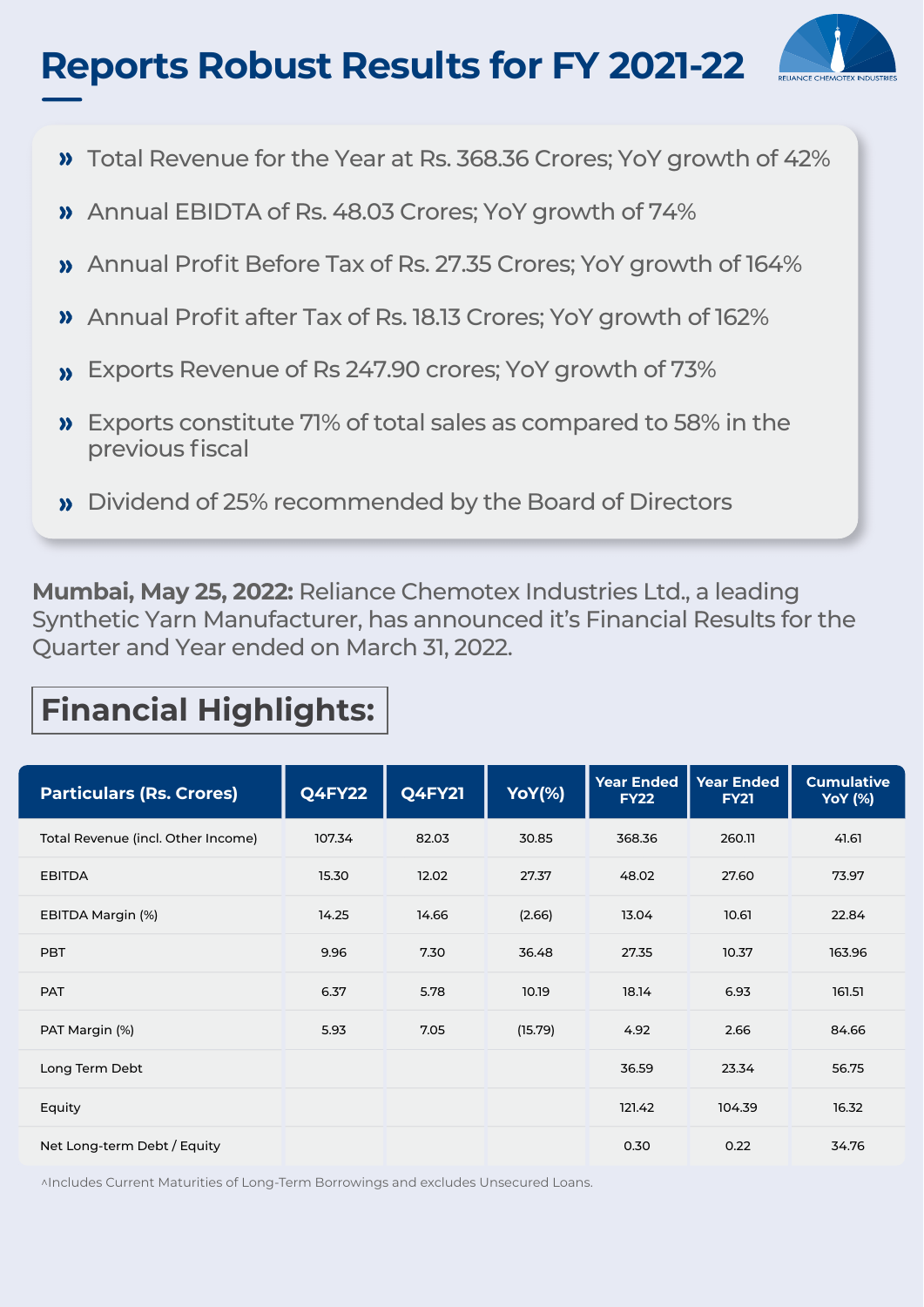## **Reports Robust Results for FY 2021-22**



#### **Commenting on the results, Mr. Sanjiv Shroff, Managing Director of Reliance Chemotex Industries Limited said:**

"The Company's performance in the fourth quarter of this fiscal has been strong, as has the Company's performance for the entire financial year under review. The Company has delivered robust performance despite escalating geo-political tensions in Eastern Europe, a sharp increase in raw material and commodity prices, persistent issues with container availability, higher inflation, and mounting interest rates.

The Company has reported a 30.85% growth in Revenue and a 27.37% growth in EBITDA in comparison to the corresponding quarter in the previous financial year. On an annual basis, the Company has reported its highest-ever turnover of Rs 368.36 crores (an increase of 41.61% year-on-year) and an EBITDA of Rs 48.03 crores (an increase of 73.97% year-on-year). Exports have risen to 71% in comparison to 58% in the previous fiscal. This has been possible due to our three-pronged strategy: a continued focus on technical textiles, on further improving our already versatile, value-added product mix and on strategic cost reduction.

Furthermore, the Board of Directors has recommended a Dividend of 25%, that is, Rs. 2.50/- per Equity Share of Rs 10/- each, subject to the approval of the shareholders in the ensuing Annual General Meeting.

Our ongoing expansion and modernisation project, which was delayed by the pandemic, has been completed. We are now planning to undertake another expansion project with a total project cost of approximately 100 crores. This project will expand our capacity by approximately 12,480 spindles, focus on the modernisation and expansion of our dyeing facilities and add machinery to help debottleneck certain production processes. This expansion will allow the Company to take further advantage of economies of scale thereby reducing operating costs, expand our product offerings and improve profitability.

The Company remains committed to expanding its Solar Power Capacity. We have enhanced our Solar Power Capacity to 3.5 MW and will be strategically scaling this capacity up to 5 MW. This will reduce the Company's carbon footprint, lead to significant cost savings and will, to a certain extent, insulate the Company from fluctuations in Industrial Power Tariff Rates.

Given the Company's product-centric approach, versatile and value-added product mix, long-standing customer relationships and robust balance sheet, we are confident of continuing our growth journey."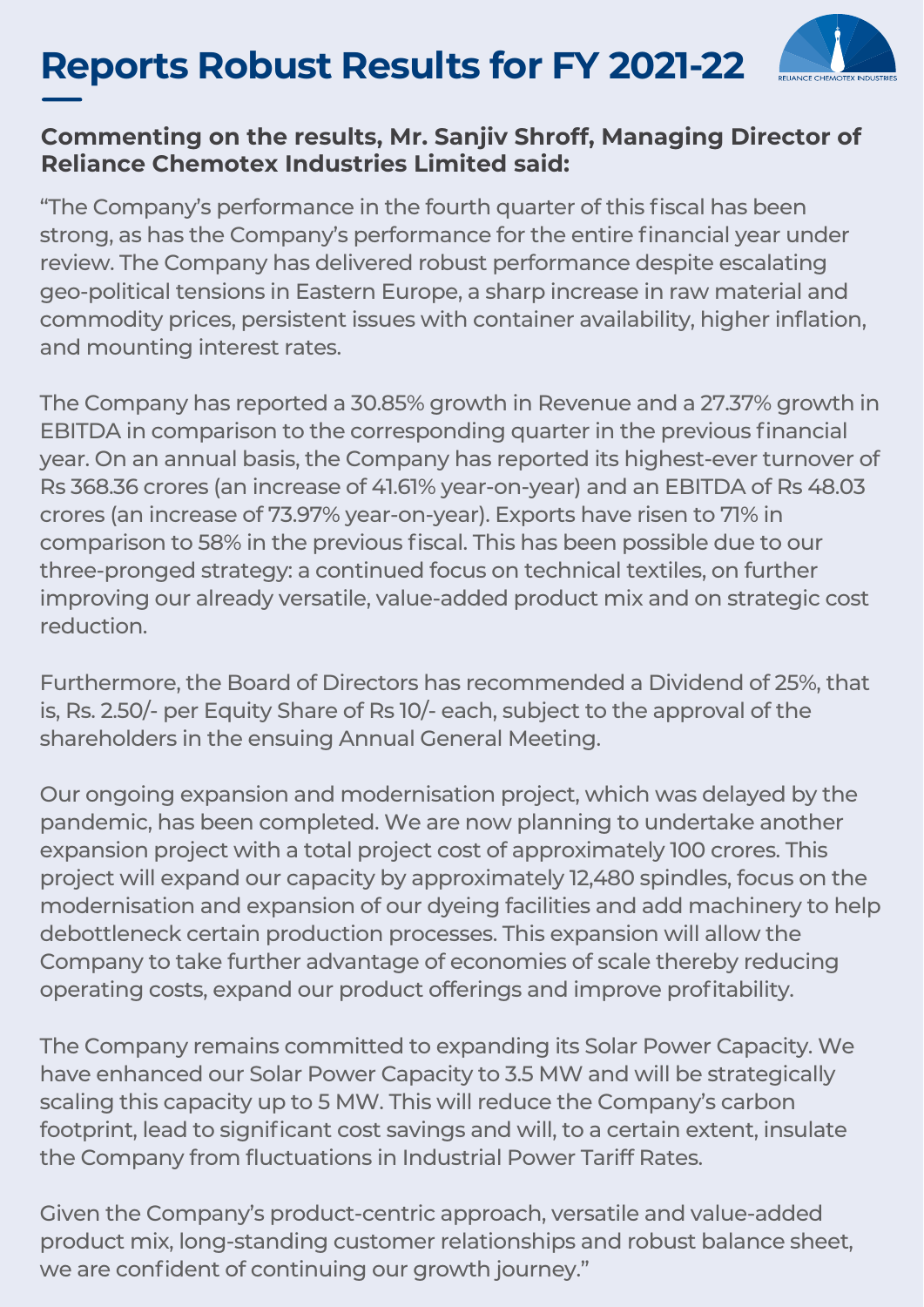# **About Reliance Chemotex Industries Ltd**

Reliance Chemotex Industries Ltd. ("Reliance Chemotex") was established in 1977. The Company manufactures Synthetic, Blended Yarn. The Company currently operates 54,816 spindles and a high temperature / high pressure fibre-dyeing plant. The Company has been exporting yarn since 1987 and has a loyal customer base around the world. Its competitive advantage lies in its versatile product range and commitment to quality. The Company manufactures 100% Polyester, 100% Viscose, 100% Acrylic, 100% Bamboo Viscose as well as Polyester / Viscose, Polyester / Acrylic, Polyester / Viscose / Acrylic blended yarns which are used for knitting, weaving, upholstery, carpet, medical and other industrial end-uses.

For more information about Reliance Chemotex, please visit www.reliancechemotex.com

#### **Safe harbor statement**

Statements in this document relating to future status, events, or circumstances, including but not limited to statements about plans and objectives, the progress and results of research and development, potential project characteristics, project potential and target dates for project related issues are forward-looking statements based on estimates and the anticipated effects of future events on current and developing circumstances. Such statements are subject to numerous risks and uncertainties and are not necessarily predictive of future results. Actual results may differ materially from those anticipated in the forward-looking statements. The Company assumes no obligation to update forward-looking statements to reflect actual results changed assumptions or other factors.